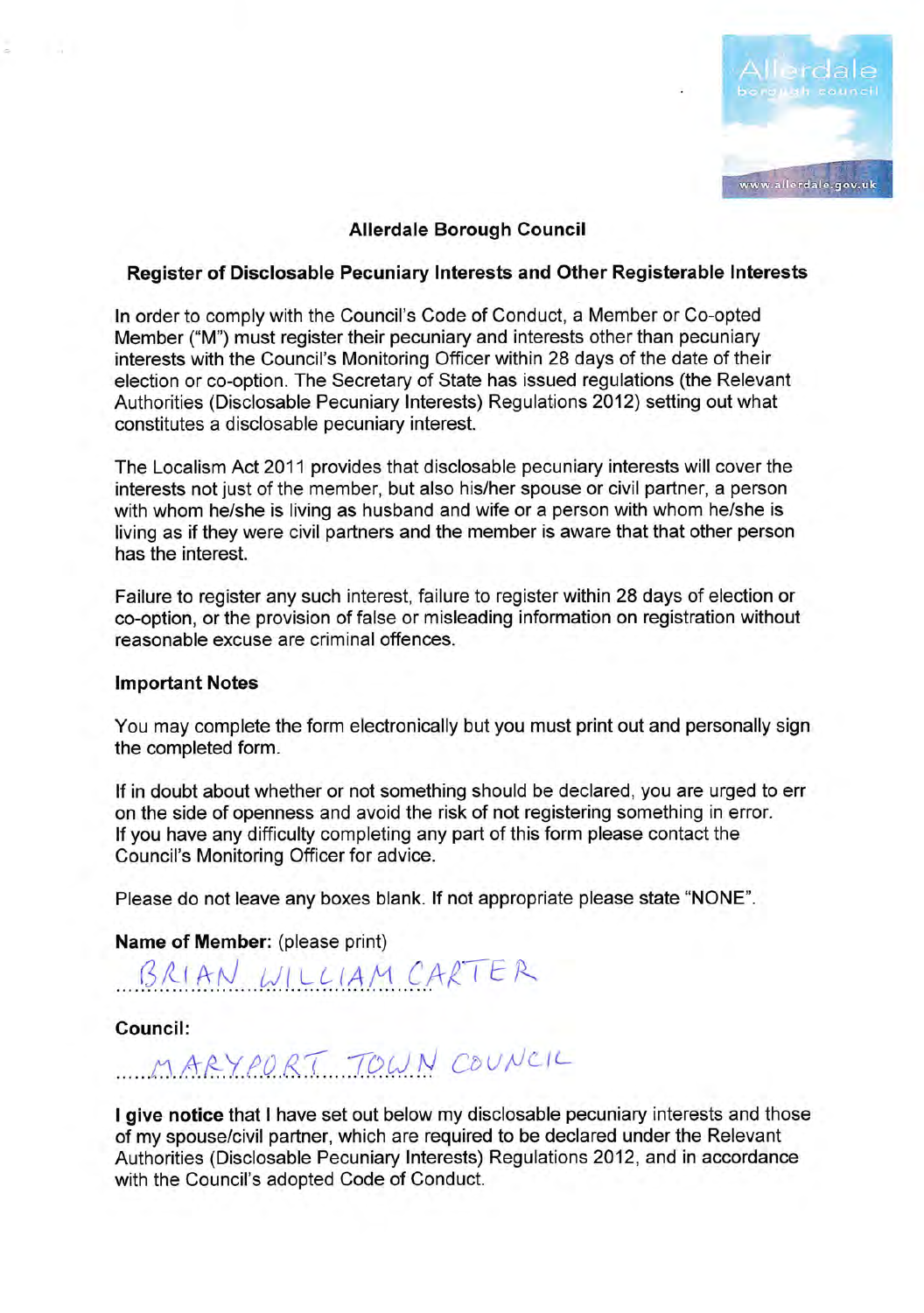#### Disclosable Pecuniary Interests

1. Any employment, office, trade, profession or vocation carried on for profit or gain.

You should show every employment, office, trade, profession or vocation that you and your spouse/partner receive remuneration for other than simply repayment of expenses - a good example is would you have to declare for income tax purposes.

Give a short description of the activity concerned; for example 'Computer Operator' or'Accountant'.

Where you hold an office, give the name of the person or body which appointed you. ln case of a public office, this will be the authority which pays you.



2. Any payment or provision of any other financial benefit (other than from the relevant authority) made or provided within the relevant period in respect of any expenses incurred by M in carrying out duties as a member, or towards the election expenses of M.

This includes any payment or financial benefit from a trade union within the meaning of the Trade Union and Labour Relations (Consolidation) Act 1992.

You should declare the name of any person or body that has made any payments to you towards your expenses as a councillor or towards your election expenses. You do not need to declare the amounts of any payments, only the name of the person or body making them.

It refers to payment of election expenses by a third party  $-$  you do not need to declare if you pay your election expenses yourself. This would usually mean a political party at election time.

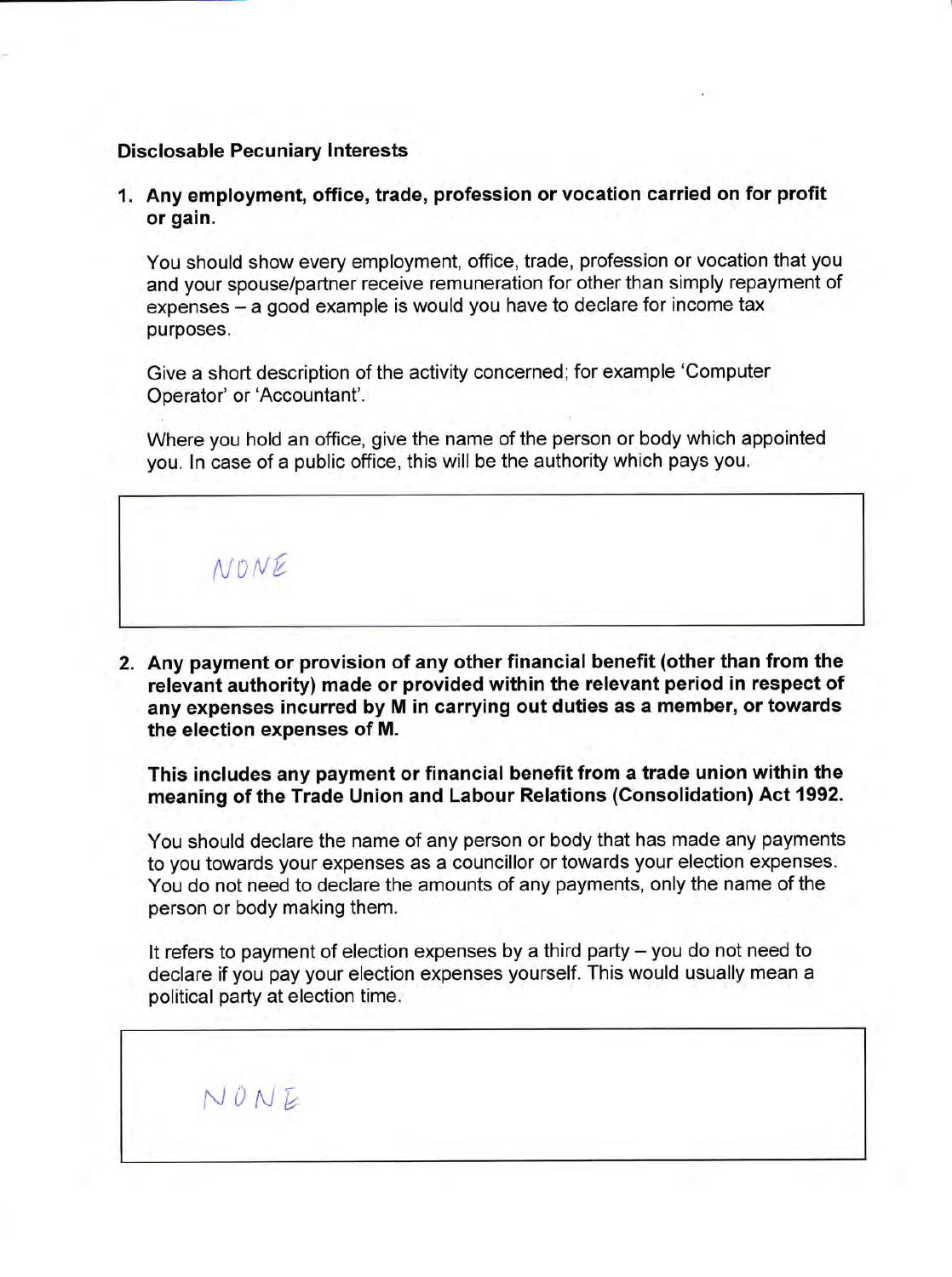- 3. Any contract which is made between the relevant person (or a body in which the relevant person has a beneficial interest) and the relevant authority-
	- (a) under which goods or services are to be provided or works are to be executed; and
	- (b) which has not been fully discharged.

You should list any contract made between yourself or your spouse/partner or a body in which either of you have a beneficial interest and the Council (or an organisation contracted to carry out business on its behalf).

27 NORTH ST,

NONE

# 4. Any beneficial interest in land which is within the area of the relevant authority.

You should include any land and buildings in the area of the Borough in which you or your spouse/partner have a beneficial interest. You should give the address or a brief description to identify it. lf you live in the Borough you should include your home under this heading whether as owner, lessee or tenant.

You should also include any property from which you receive rent, or of which you are the mortgagee.

Any land in the Borough area in the ownership of a charity or organisation of which you or your spouse/partner are a trustee should also be included in this section.

 $U$  NORTH SI,<br>MARY PORT — HOUSE ONNED BY ME & WIFE

"Land" also includes any buildings or parts of buildings.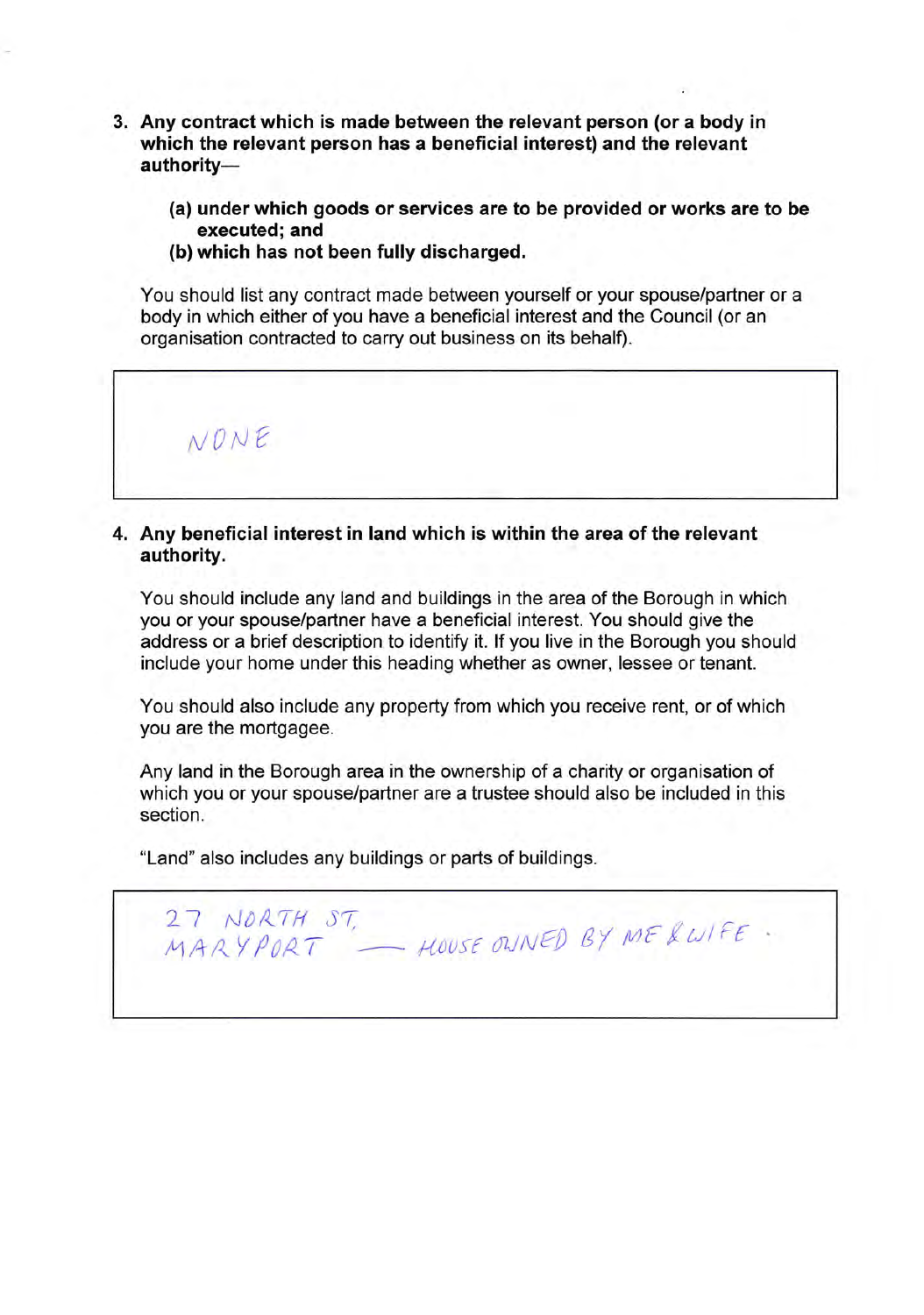# 5. Any licence (alone or jointly with others) to occupy land in the area of the relevant authority for a month or longer.

You should include land in the area of the Borough which you or your spouse/partner have a right to occupy, but neither own nor have tenancy of. You should give the address or a brief description to identify it.

"Land" includes any buildings or parts of buildings.



- 6. Any tenancy where (to M's knowledge)-
	- (a) the landlord is the relevant authority; and
	- (b) the tenant is a body in which the relevant person has a beneficial interest.

You should declare any properties which you or your spouse/partner rent from the Council, or which is rented by a business which you or your spouse/partner owns or partly owns.

N ONE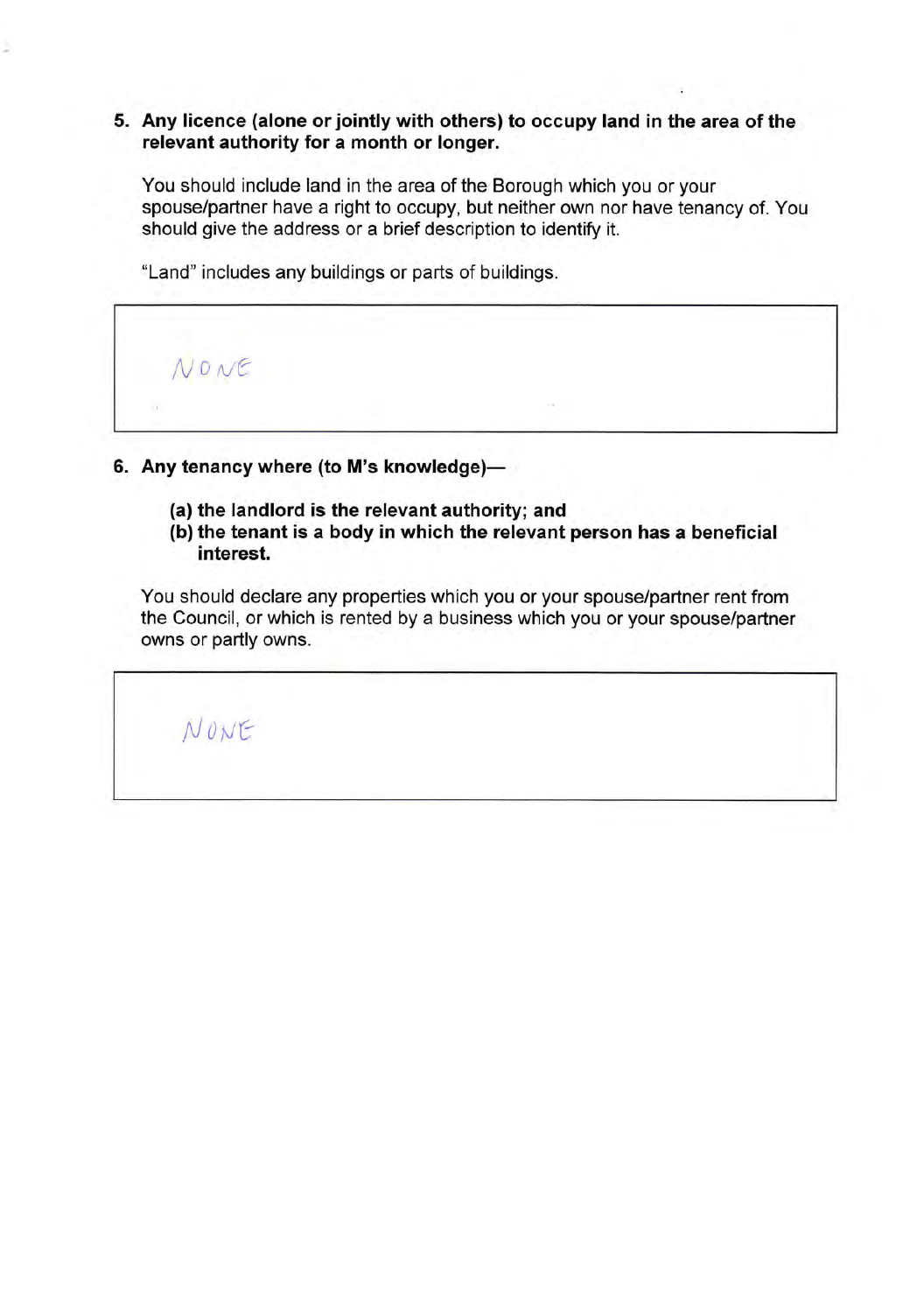- 7. Any beneficial interest in securities of a body where-
	- (a) that body (to M's knowledge) has a place of business or land in the area of the relevant authority; and
	- $(b)$  either-
		- (i) the total nominal value of the securities exceeds  $£25,000$  or one hundredth of the total issued share capital of that body; or
		- (ii) if the share capital of that body is of more than one class, the total nominal value of the shares of any one class in which the relevant person has a beneficial interests exceeds one hundredth of the total issued share capital of that class.

You should list the names of any companies, industrial and provident societies, co-operative societies, or other bodies corporate that (to your knowledge) are active in the Borough and in which you or your spouse/partner have a substantial interest. You do not need to show the extent of your interest.

You have a substantial interest if you own shares or other securities in the company with a nominal value of more than £25,000 or more than 1/100th of the issued share or securities. lf there are several classes of shares or securities, the fraction of 1/100th applies to any of these classes.

The company or body corporate is active in the Borough if it has land or a place of business in the Borough.

vop <sup>E</sup>

### Other Registrable Interests

/VDN€

These interests are what the Council has determined should be entered into the authority's register of interests

8. Details of any body of which you are a member, or in a position of general control or management, and to which you are appointed or nominated by the Council.

You should include the names of any bodies of which you have been appointed to represent the Council and the position you hold on those bodies.